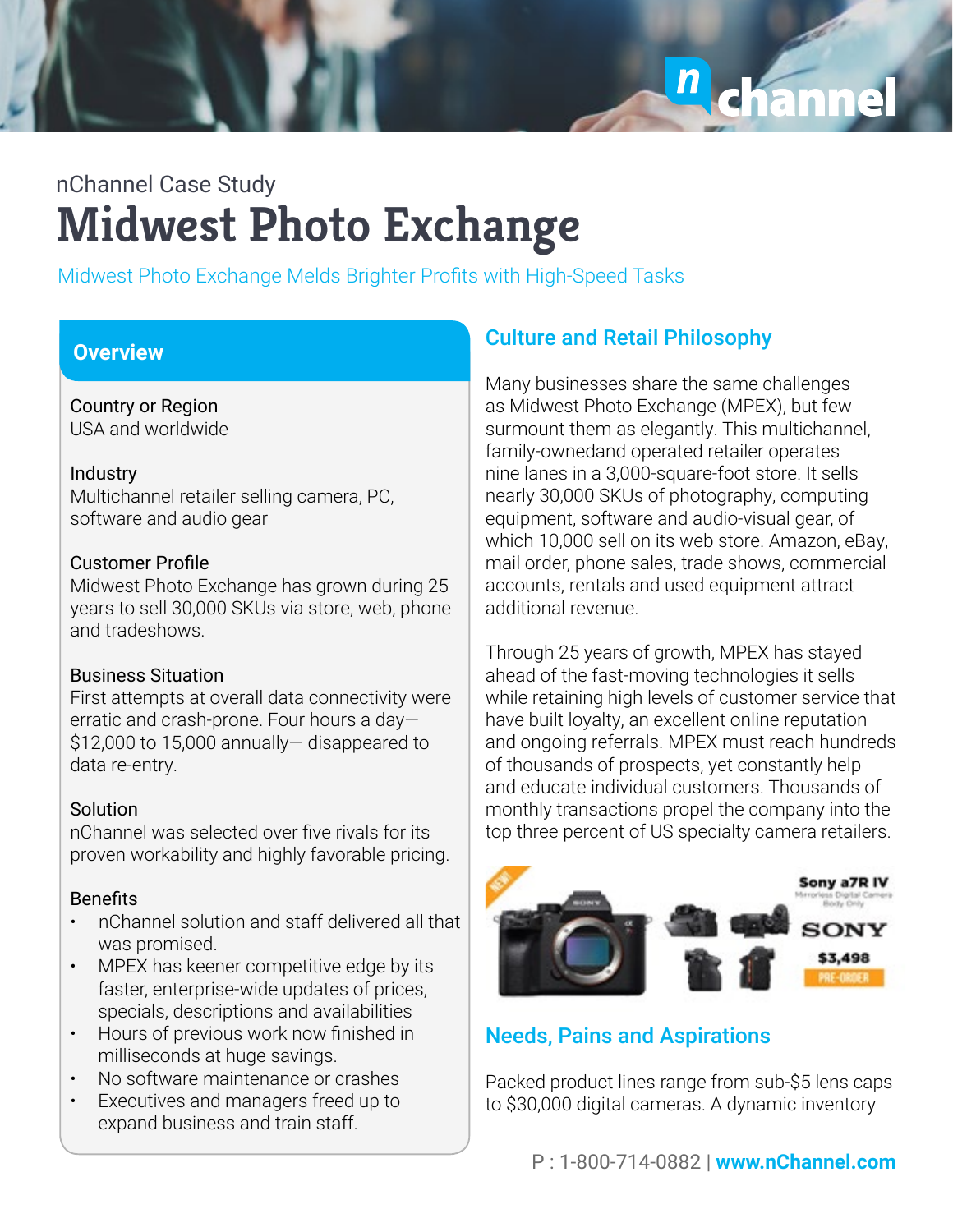

# **Midwest Photo Exchange** nChannel Case Study

of used equipment is sold via email blasts. Thirty-one dexterous employees juggle every type of customer contact, product education and transaction.

In 2007, staff and management were satisfied with their new point of sale (POS) software. However, at that time, its core functionality wouldn't communicate with an independent web store. Online sales were growing and each order had to be manually entered into their POS software.

Moshie Appelbaum, MPEX President, says, "Our POS system's connectivity tool was proprietary with its code. We needed many modifications, yet its programmers had to program each one. That was laggy and cost-prohibitive."

In 2010, MPEX launched new eCommerce software, smoothing and accelerating web browsing and buying. Still, no bridge existed to post orders to the POS.

"On high days, web orders hit 300," says Appelbaum. "We had to manually pull up each order, then type or paste every field into the POS: item data, any special pricing, tendering and all customer data.

Manual entry ate half of every day for an unlucky employee. And if we crashed during that double work, our data was lost. Restart!" "Manual data re-entry cost us \$12,000 to \$15,000 annually in staff time. Manual errors might ship the wrong products because item descriptions weren't uniform from store to warehouse to web. Some orders shipped twice. And of course there were

untrackable costs in lost sales time."

To connect web and POS, MPEX contracted a boutique software firm. "One of our few bad choices," admits Appelbaum. "When it glitched, one of us had to stop work and pore through orders to see which ones had made it and which had gotten lost. We were always reshuffling assignments and accountabilities to compensate."

Orders lagged, storekeeping tasks became mired, service suffered. Ignoring untraceable costs and lost revenues, MPEX tracked \$5,000 to \$10,000 in losses to erratic software from an unproven vendor.

## Selecting nChannel

MPEX evaluated five competitive offerings for a reliable way to automate data flow between POS and web and vice versa. Appelbaum says, "The big differentiator was that we knew nChannel actually worked. It was proven in several retail environments.

"It didn't hurt that nChannel only cost 10 percent of competitors. Because nChannel isn't huge, I knew our business would be important it. We wouldn't languish in a long support queue. It has eagerness, motivation and spark. Reliability was certain, installation wouldn't derail and its support was emotionally committed. We were confident." Installation and Implementation

"nChannel has given us exactly what we hoped for— exactly as promised," says Appelbaum. "Retailers absolutely must keep all their data in